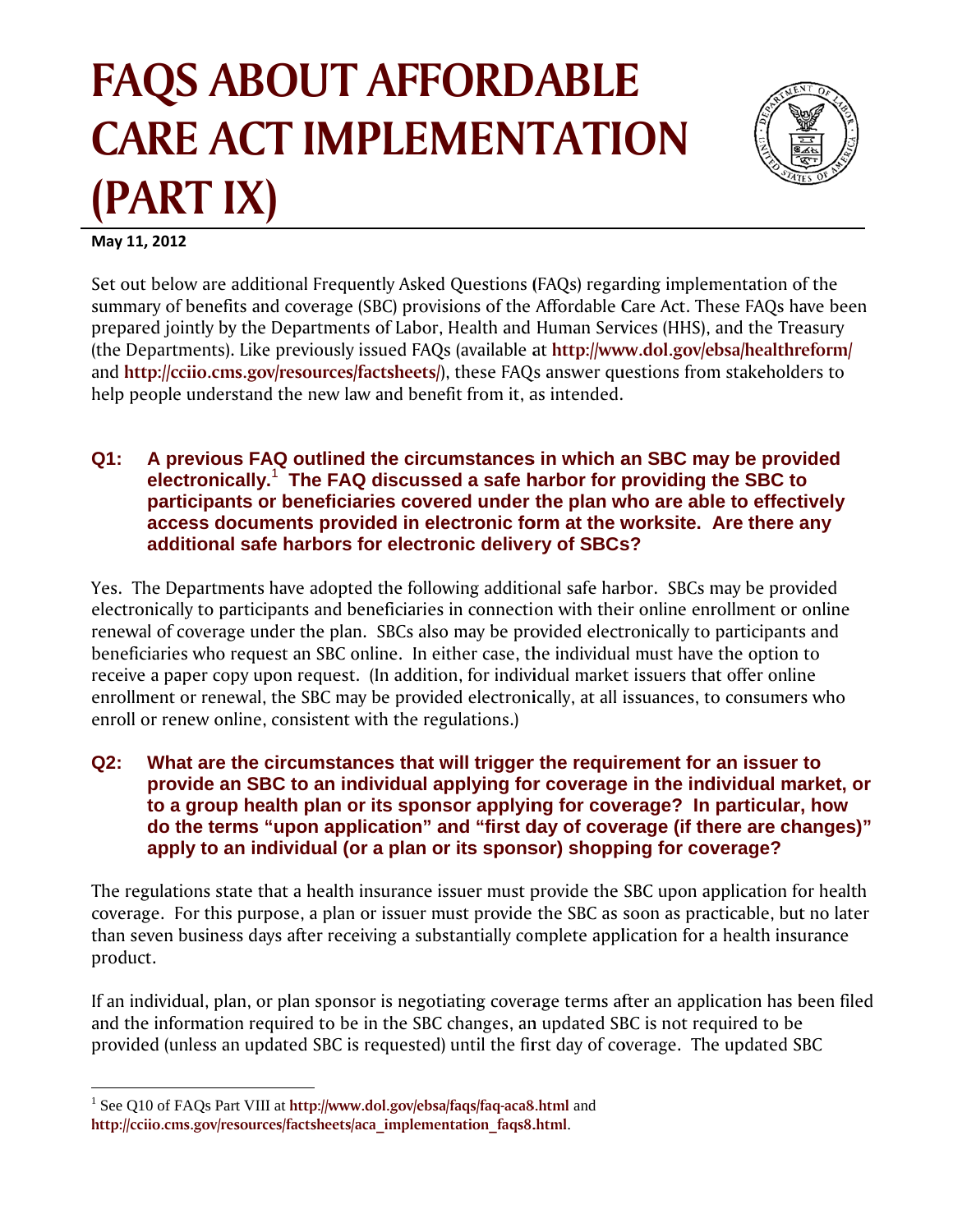should reflect the final coverage terms under the contract, certificate, or policy of insurance that was purchased.

## **Q3: If an individual (or a plan or its sponsor) receives an SBC prior to application for coverage, must an issuer automatically provide another SBC upon application, if the information required to be in the SBC has not changed?**

No. A duplicate SBC is generally not required to be provided at the time of application unless requested by the applicant. However, if by the time the application is filed, there is a change in the information required to be in the SBC, the issuer or plan must update and provide a current SBC to the individual (or plan or its sponsor) as soon as practicable following receipt of the application, but in no event later than seven business days following receipt of the application. Similarly, if an SBC is provided upon application, there is no requirement to provide the SBC again on the first day of coverage, unless there is a change to the information that is required to be in SBC or an SBC is requested by the applicant.

# **Q4: Are issuers required to provide SBCs to group health plans (or their sponsors) who are "shopping" for coverage, but have not yet submitted an application for coverage?**

Yes, but only in certain circumstances. The regulations generally provide that an SBC must be provided upon request for an SBC or "summary information about a health insurance product." The latter phrase is intended to ensure that persons who do not ask exactly for a "summary of benefits and coverage" still receive one when they explicitly ask for a summary document with respect to a specific health product. Other, general questions about coverage options or discussions about health products do not trigger the requirement to provide an SBC. (See also, Q1 regarding electronic delivery options for providing SBCs.)

# **Q5: A previous FAQ stated that an SBC provided in connection with a group health plan may include a reference to the summary plan description (SPD). <sup>2</sup> For SBCs provided in connection with coverage in the individual market, can the SBC refer to other documents associated with the coverage?**

Yes. While it is not permitted to substitute a reference to any other document for any content element of the SBC, an SBC may include a reference to another document in the SBC footer. In addition, wherever an SBC provides information that fully satisfies a particular content element of the SBC, it may add to that information a reference to specified pages or portions of other documents in order to supplement or elaborate on that information.

# **Q6: Are certain electronic features (such as scrolling and expansion of columns) permitted when displaying the SBC electronically?**

Yes. Minor adjustments are permitted to accommodate the plan's or issuer's information and electronic display method, such as expansion of columns. Additionally, it is permissible to display the SBC electronically on a single webpage, so the viewer can scroll through the information required to be in the SBC without having to advance through pages (as long as a printed version is available that

 2 See Q15 of FAQs Part VIII at **http://www.dol.gov/ebsa/faqs/faq-aca8.html** and

**http://cciio.cms.gov/resources/factsheets/aca\_implementation\_faqs8.html**.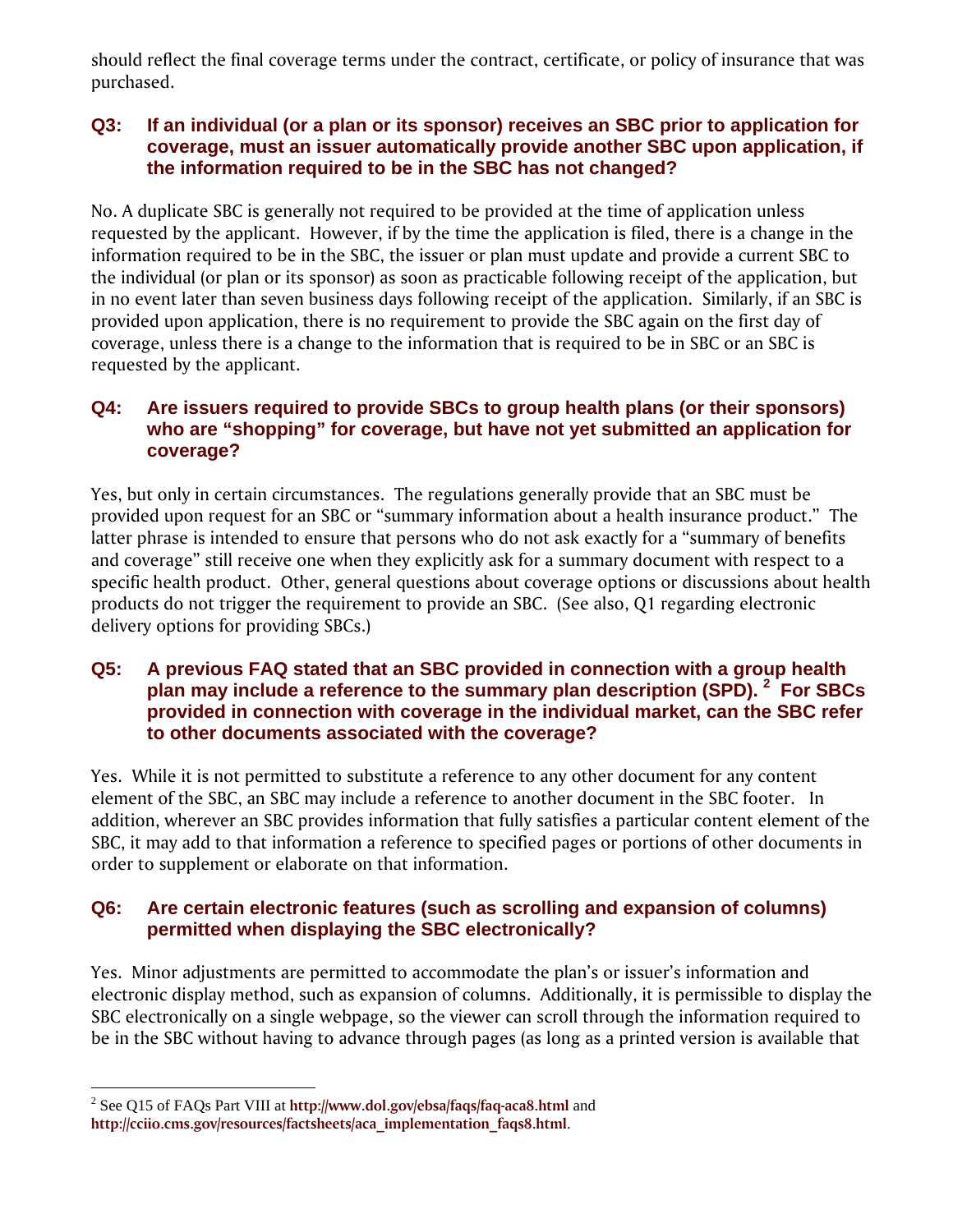meets the formatting requirements of the SBC). However, the deletion of columns or rows is not permitted when displaying a complete SBC.

(For more on minor adjustments, see FAQs Part VIII at **http://www.dol.gov/ebsa/faqs/faq-aca8.html** and **http://cciio.cms.gov/resources/factsheets/aca\_implementation\_faqs8.html**. Specifically, Q3 and Q4 state that "plans and issuers may combine information …provided the appearance is understandable" and Q19 states that "minor adjustments are permitted…as long as the information is understandable.")

# **Q7: Some plans or issuers provide web-based or print materials to illustrate the differences between benefit package options (including comparison charts and broker comparison websites). Is it permissible to "combine" SBCs or SBC elements to provide a side-by-side comparison?**

Yes. Issuers and plans (and agents and brokers working with such plans) may display SBCs, or parts of SBCs, in a way that facilitates comparisons of different benefit package options by individuals and employers shopping for coverage. For example, on a website, viewers could be allowed to select a comparison of only the deductibles, out-of-pocket limits, or other cost sharing of several benefit package options. This could be achieved by providing the "deductible row" of the SBC for several benefit packages, but without having to repeat the first one or two columns, as appropriate, of the SBC for each of the benefit packages.

However, such a chart, website, or other comparison does not, itself, satisfy the requirements under PHS Act section 2715 and the final regulations to provide the SBC. The full SBC for all the benefit packages included in the comparison view/tool must be made available in accordance with the regulations and other guidance.

# **Q8: Under what circumstances can penalties be imposed for failure to provide the SBC or the uniform glossary?**

PHS Act section 2715(f) states that an entity is subject to a fine if the entity "willfully fails to provide the information required under this section."

As stated in previous FAQs, $^3$  the Departments' basic approach to ACA implementation is: "[to work] together with employers, issuers, States, providers and other stakeholders to help them come into compliance with the new law and [to work] with families and individuals to help them understand the new law and benefit from it, as intended. Compliance assistance is a high priority for the Departments. Our approach to implementation is and will continue to be marked by an emphasis on assisting (rather than imposing penalties on) plans, issuers and others that are working diligently and in good faith to understand and come into compliance with the new law." Accordingly, consistent with this guidance, during this first year of applicability, the Departments will not impose penalties on plans and issuers that are working diligently and in good faith to comply.

3 See FAQs Part I Q1 (available at **http://www.dol.gov/ebsa/faqs/faq-aca.html** and **http://cciio.cms.gov/resources/factsheets/aca\_implementation\_faqs.html**) and FAQs Part VIII Q2 (available at

**http://www.dol.gov/ebsa/faqs/faq-aca8.html** and

 $\overline{a}$ 

**http://cciio.cms.gov/resources/factsheets/aca\_implementation\_faqs8.html**).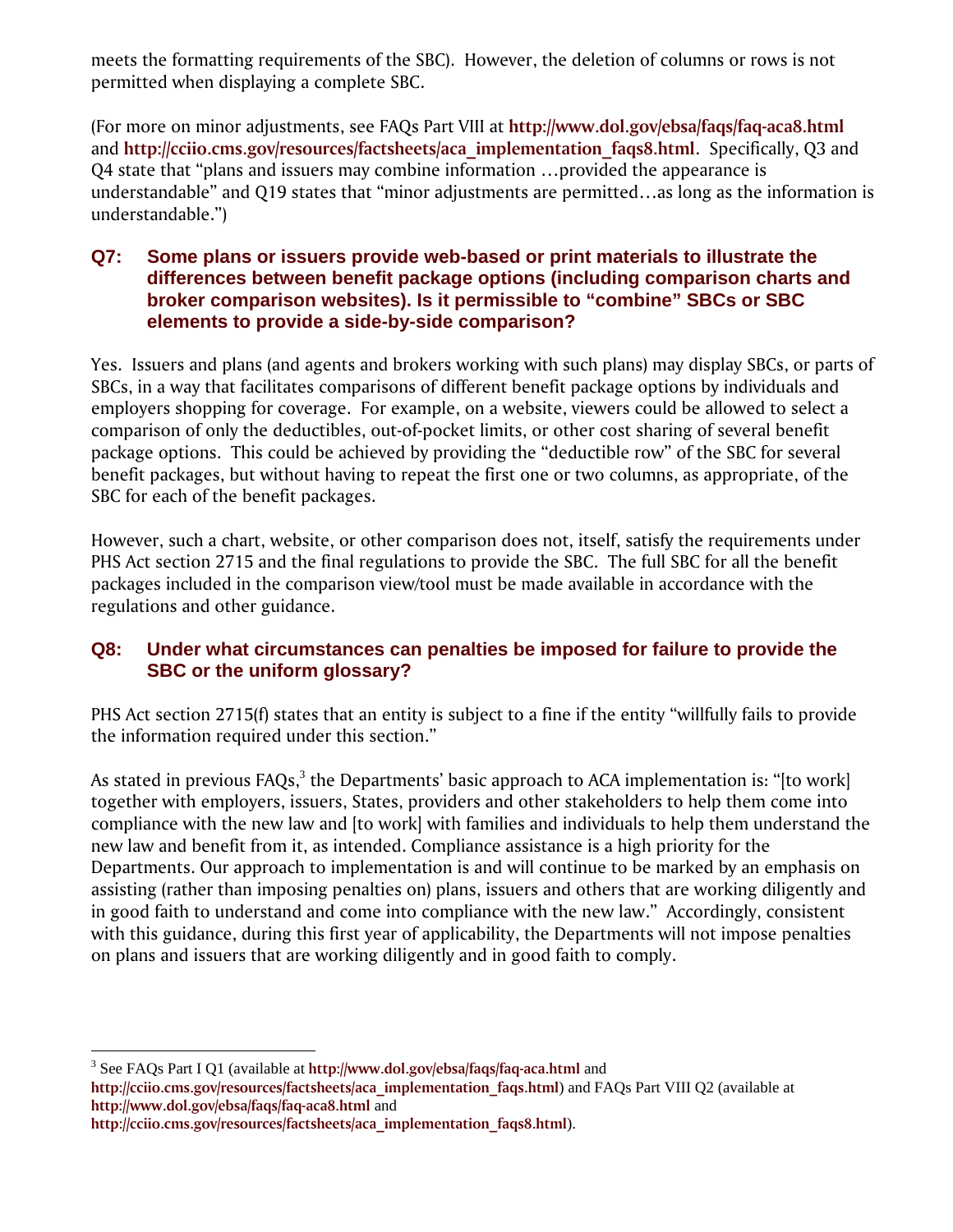# Q9: For the first year of applicability,<sup>4</sup> can the Departments provide further assistance **with regard to the coverage examples, such as a streamlined calculator?**

Yes. The Departments are developing a calculator that plans and issuers can use as a safe harbor for the first year of applicability to complete the coverage examples in a streamlined fashion; because this approach will be less accurate, it will be allowed as a transitional tool for the first year of applicability.<sup>5</sup> The calculator will allow plans and issuers to input a discrete number of elements about the benefit package. Calculator inputs generally are expected to be taken from data fields used to populate the front portion of the SBC template. (See

**http://cciio.cms.gov/resources/other/index.html#sbcug** for a list of calculator inputs.) The output will be a coverage example that can be added to the corresponding SBC. The Departments will also provide the algorithm that was used to create the calculator. The calculator and algorithm will be posted at **http://cciio.cms.gov/resources/other/index.html#sbcug soon**.

**Q10: A previous FAQ discussed the utilization of "carve-out arrangements" under which a plan or issuer contracts with a service provider to help manage certain benefits under the plan or policy.6 In another type of "carve-out arrangement," a plan sponsor may purchase an insurance product for certain coverage from a particular issuer and purchase a separate insurance product or self-insure with respect to other coverage (such as outpatient prescription drug coverage). In these circumstances, the first issuer may or may not even know of the existence of other coverage, or whether the plan sponsor has arranged the two benefit packages as a single plan or two separate plans.** 

# **What are an issuer's obligations to provide an SBC with respect to benefits it does not insure?**

Unless it contracts otherwise, an issuer has no obligation to provide coverage information for benefits that it does not insure. However, group health plan administrators are responsible for providing complete SBCs with respect to a plan. A plan administrator that uses two or more insurance products provided by separate issuers with respect to a single group health plan may synthesize the information into a single SBC, or may contract with one of its issuers (or other service providers) to perform that function.

Due to the administrative challenges of combining benefit package information from multiple issuers, during the first year of applicability, for enforcement purposes, with respect to a group health plan that uses two or more issuers, the Departments will consider the provision of multiple partial SBCs that, together, provide all the relevant information to meet the SBC content requirements. In such circumstances, the plan administrator should take steps (such as a cover letter or a notation on the SBCs themselves) to indicate that the plan provides coverage using multiple different insurers and that individuals who would like assistance understanding how these products work together may contact the plan administrator for more information (and provide the contact information).<sup>7</sup>

1

<sup>&</sup>lt;sup>4</sup> In the Federal Register notice dated February 14, 2012, FAQs Part VIII, and in these FAQs, the term "first year of applicability" refers to SBCs and uniform glossaries provided with respect to coverage beginning before January 1, 2014.

The SBC template makes clear that the coverage examples are not a cost estimator and should not be used to estimate a particular individual's actual expenses under the plan.

<sup>6</sup> See Q5 of FAQs Part VIII at **http://www.dol.gov/ebsa/faqs/faq-aca8.html** and **http://cciio.cms.gov/resources/factsheets/aca\_implementation\_faqs8.html**. 7

See the sample completed SBC template, as well as Q3, Q4, and Q6 of FAQs Part VIII at **http://www.dol.gov/ebsa/faqs/faq-aca8.html** and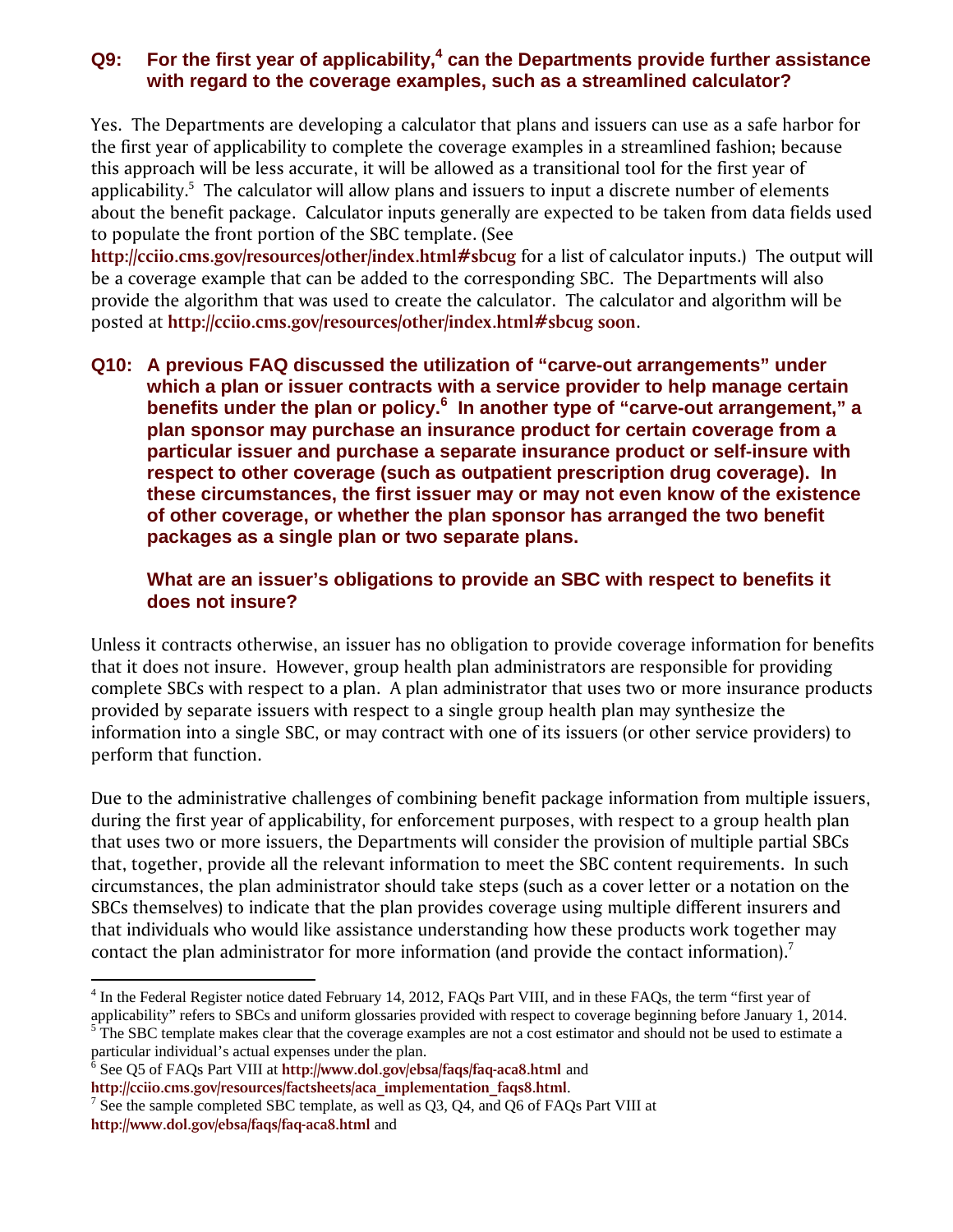# **Q11: A previous FAQ provided a link where written translations for the SBC template and the uniform glossary would be available in the future.<sup>8</sup> Are these translations available?**

Written translations in Spanish, Chinese, and Tagalog are now available. Navajo translations will be available shortly. For more information, see CCIIO website at **http://cciio.cms.gov/programs/consumer/summaryandglossary/index.html**.

# **Q12: Are health insurance issuers required to provide SBCs for insurance products that are no longer being offered for purchase?**

The Departments understand that most plans and issuers have to develop new databases and technology systems in order to extract information about coverage terms and provide SBCs. The Departments also understand that, with respect to insurance products that are no longer being offered for purchase (sometimes referred to as closed blocks of business), there is a significant volume of data that is not stored in electronic form or is not stored in an information system that that is compatible with the new electronic systems being developed for the SBC. Accordingly, due to the additional administrative complexities with respect to providing SBCs with respect to closed blocks of business, the Departments will not take any enforcement action against a plan or issuer for failing to provide an SBC before September 23, 2013 with respect to an insured product that is no longer being actively marketed for business, provided the SBC is provided no later than September 23, 2013 (at which time, enrollees and small employers will have new opportunities to compare coverage options available through an Exchange).

# **Q13: Expatriate plans and policies face special circumstances and considerations in complying with the SBC requirements. Can the Departments provide any assistance or relief with respect to expatriate coverage?**

Yes. The Departments recognize that expatriate coverage carries additional administrative costs and barriers in filling out SBCs, including benefit and claims systems that are distinct from those for domestic coverage, which makes compliance more difficult. Therefore, for purposes of enforcement, the Departments will not take any enforcement action against a group health plan or group health insurance issuer for failing to provide an SBC with respect to expatriate coverage during the first year of applicability.

# **Q14: Other than the FAQs, are there any updates to the SBC template and related documents on the Departments' websites that I need to know about?**

Yes. In the diabetes treatment scenario, the version originally posted contained a typographical error, listing the allowed amount for insulin as \$11.92, rather than \$119.20 – a difference that impacts the total cost of care for diabetes in the coverage example calculations.

To correct this error, the Departments have posted updated versions of the SBC template, the sample completed SBC, and the guide for coverage examples calculations – diabetes scenario. The updated

8 See Q14 of FAQs Part VIII at **http://www.dol.gov/ebsa/faqs/faq-aca8.html** and

**http://cciio.cms.gov/resources/factsheets/aca\_implementation\_faqs8.html**.

 $\overline{a}$ 

**http://cciio.cms.gov/resources/factsheets/aca\_implementation\_faqs8.html** for more information on circumstances when it may be helpful to note assumptions or other information in connection with the SBC coverage examples.